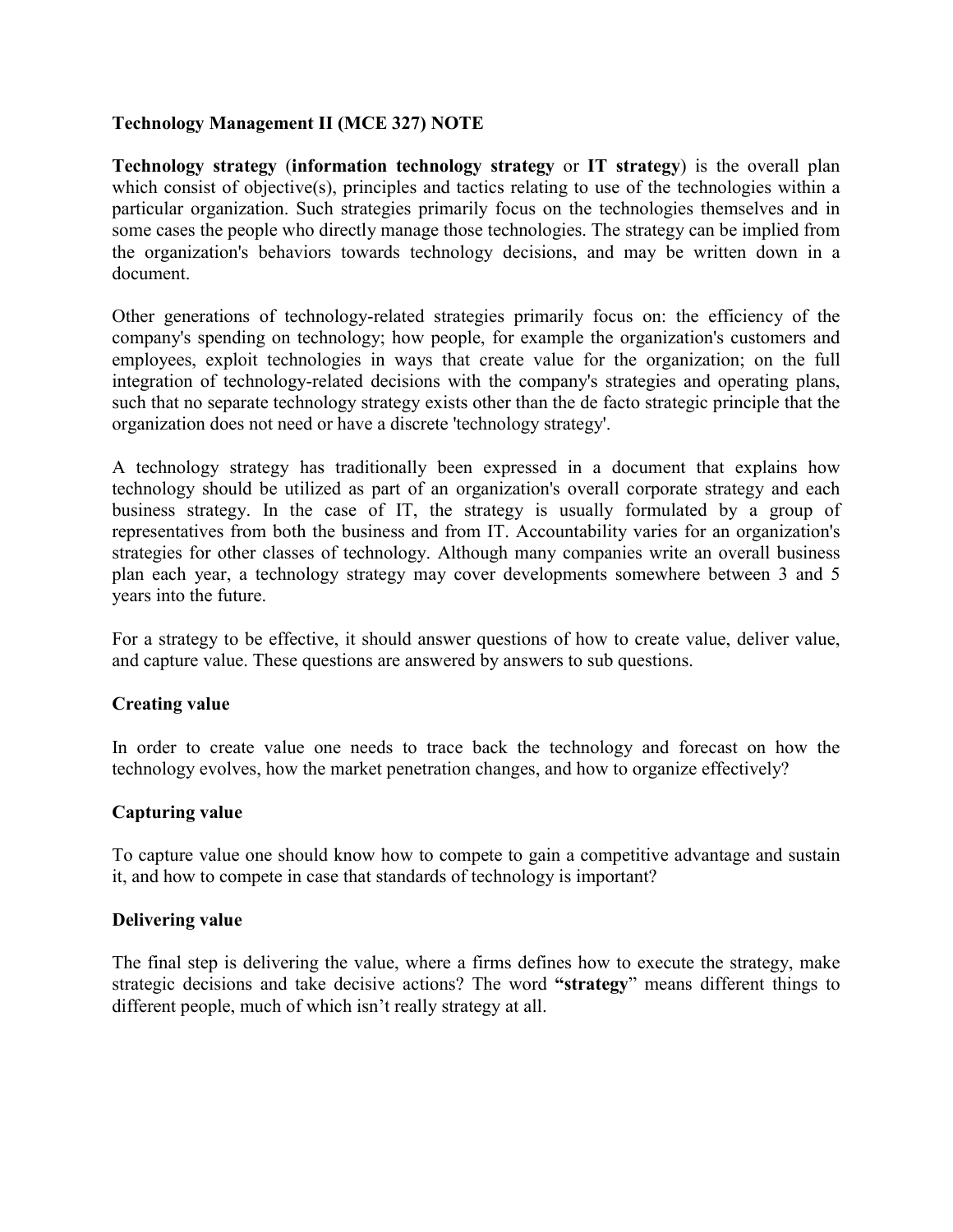# **Types of Strategy**

Within the domain of well-defined strategy there are uniquely different strategy types, here are three:

- 1. Business strategy
- 2. Operational strategy
- 3. Transformational strategy

It is worth noting, that a common consideration across different types of strategy are people, process, and technology. Without this, strategy is a set of lofty ideas, ungrounded in reality.

## **1. Business Strategy**

The first of the three types of strategy is Business. It is primarily concerned with how a company will approach the marketplace - where to play and how to win. Where to play answers questions like, which customer segments shall we target, which geographical location shall we cover, and what products and services are we bringing to market. How to win answers questions like, how do we position ourselves against our competitors, what capabilities do we employ to differentiate us from the competition, and what unique approaches do we apply to create new markets.

Senior managers typically create business strategy. After it is created, business architects play an important role in clarifying the strategy, creating tighter alignment among different strategies, and communicating the business strategy across and down the organization in a clear and consistent fashion.

Executives are just beginning to bring advanced, highly credible business architecture practices into the strategy discussions early to provide tools, models, and facilitation that enable better strategy development.

### **2. Operational Strategy**

The second of the three types of strategy is Operational. It is primarily concerned with accurately translating the business strategy into a cohesive and actionable implementation plan. Operational Strategy answers the questions:

- Which capabilities need to be created or enhanced?
- What technologies do we need?
- Which processes need improvement?
- Do we have the people we need?

The vast majority of business architects are currently working in the operational strategy domain reaching up into the business strategy domain for direction. They work from the middle out to bring clarity and cohesiveness to the organization's operating model typically working vertically within a single business unit while resolving issues at the business unit boundaries.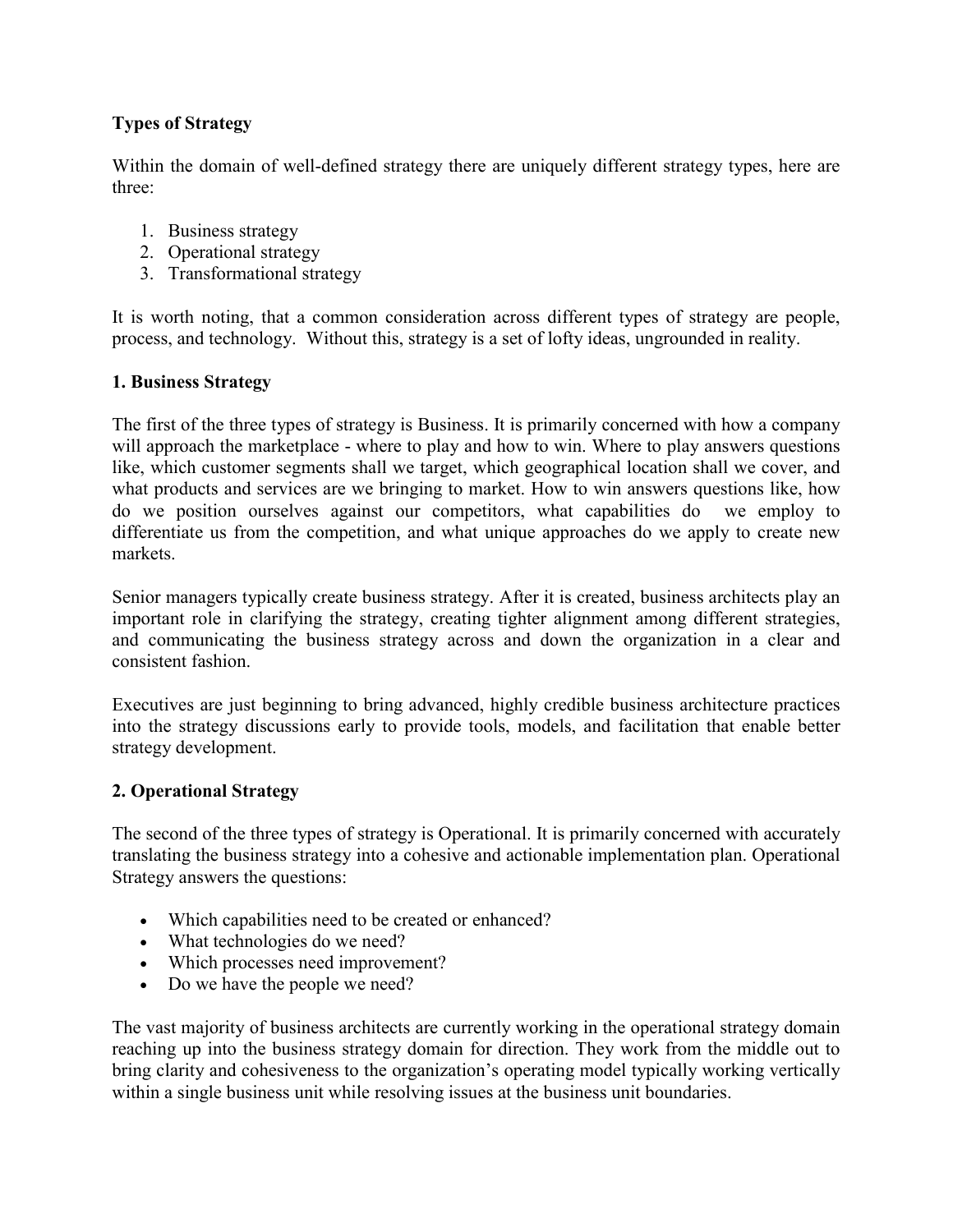More mature business architecture practices work in multiple verticals or move from one vertical to another creating common business architecture patterns.

## **3. Transformational Strategy**

The third of the three types of strategy is Transformational. It is seen less often as it represents the wholesale transformation of an entire business or organization. This type of strategy goes beyond typical business strategy in that it requires radical and highly disruptive changes in people, process, and technology. Few organizations go down this path willingly. Transformational strategy is generally the domain of Human Resources, organizational development, and consultants.

These efforts are incredibly complex and can experience significant benefit from applying business architecture discipline though it is rare to see business architects playing a significant role here.

## *Bottom line:*

*Not all strategy work is the same. Each strategy type creates a unique role for the business architect requiring a different approach and skill set. Business architects who are successfully delivering in one role should be actively developing the skills they need to move into other strategy domains.*

A technology strategy, like any functional strategy, has two purposes. It is on one hand the translation of the overall strategy of the organisation into a coherent set of long term instructions for investments for the sub-organizations that are active in technology development, be it through product or process development or through the development of more general technological know-how that can be used in product and process development. But at the same time it is also the development of technology based opportunities or options for the organisation to steer future developments, i.e. provide the capabilities that enable the organisation to shape its future.

In practice such a strategy is expressed in a set of research and development projects to be implemented by the organisation. These projects can be carried out in one organisation, but more often they are distributed over a set of laboratories spread out over different locations and organisational subdivisions. In many cases they entail the cooperation from representatives from different functional departments or organisational roles. But whatever the organisation the focus of a technology strategy remains on the definition and the development of the portfolio of projects. The key decisions in technology strategy are thus the choice of the individual 'attractive' projects, but also determining the shape of the portfolio of projects that will support the organization's strategy.

Decisions like these are taken in a context that determines the success of their implementation. Providing insight in technology strategy requires discussions on how the choice of projects and project portfolio is made, but also on some of the issues of implementation. In order to discuss these we will use a very simplified framework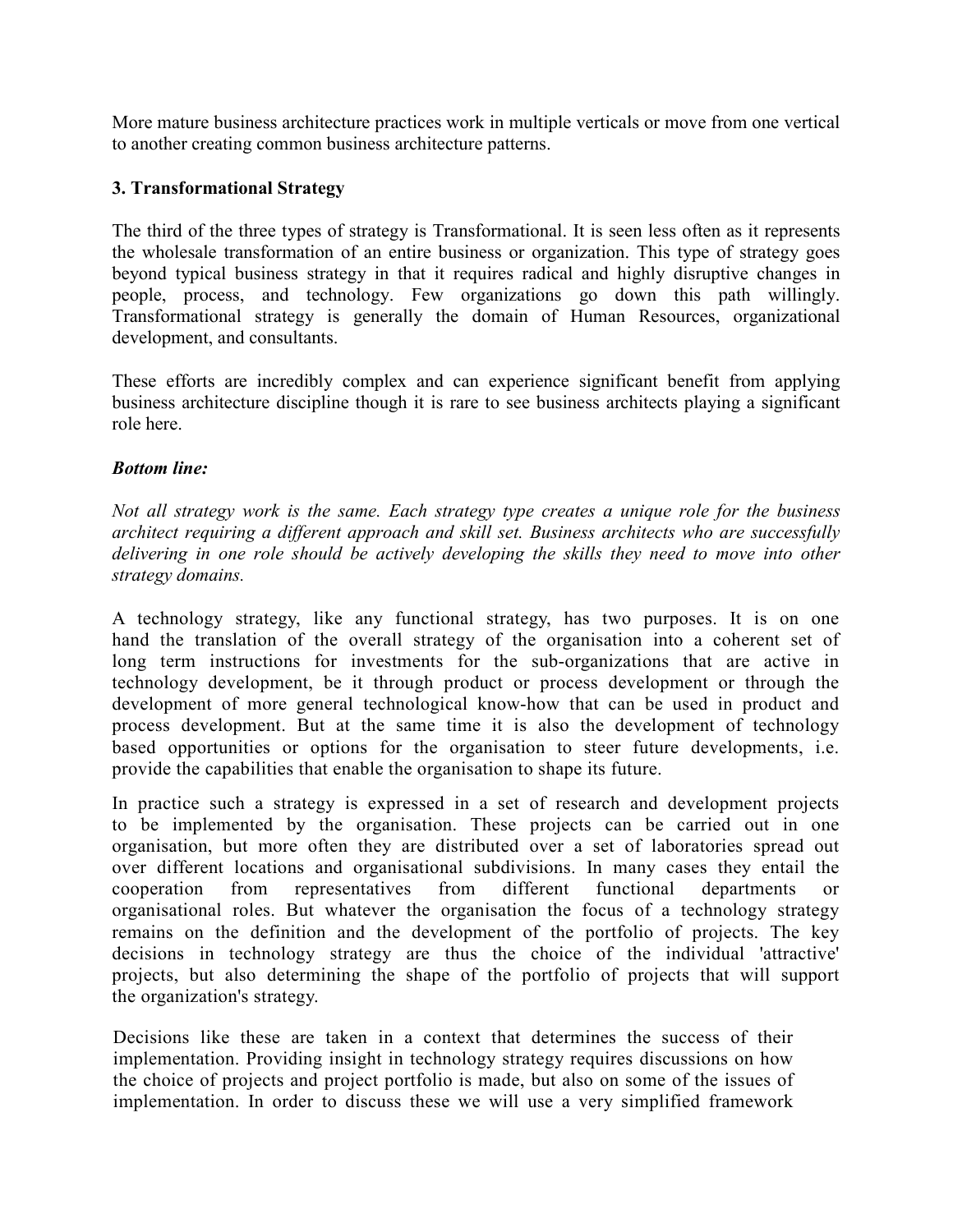that is summarised in Figure 1. In this framework one can see that the determination and implementation of a technology strategy is embedded in an organisation where there is clear leadership that sets an overall strategic context. Such an organisation may create the conditions where creativity can blossom and where market and user information may meet the technological capabilities developed within the organization, leading to the generation of lots of ideas. Normally such an organization will have an overload of ideas and one of the essential tasks in the determination of the technology strategy is to evaluate project on their own merits as well as their contribution within the portfolio. Projects thus selected are prime candidates for investment, but in order to succeed those investment opportunities needs to be checked with the available capacity of the technology organisation. The final project programme will be the result of these three evaluations. Finally the execution of this programme needs to be evaluated and compared to the guidelines that emerged from the leadership and the vision.



**Fig. 1. A simplified description of technology strategy**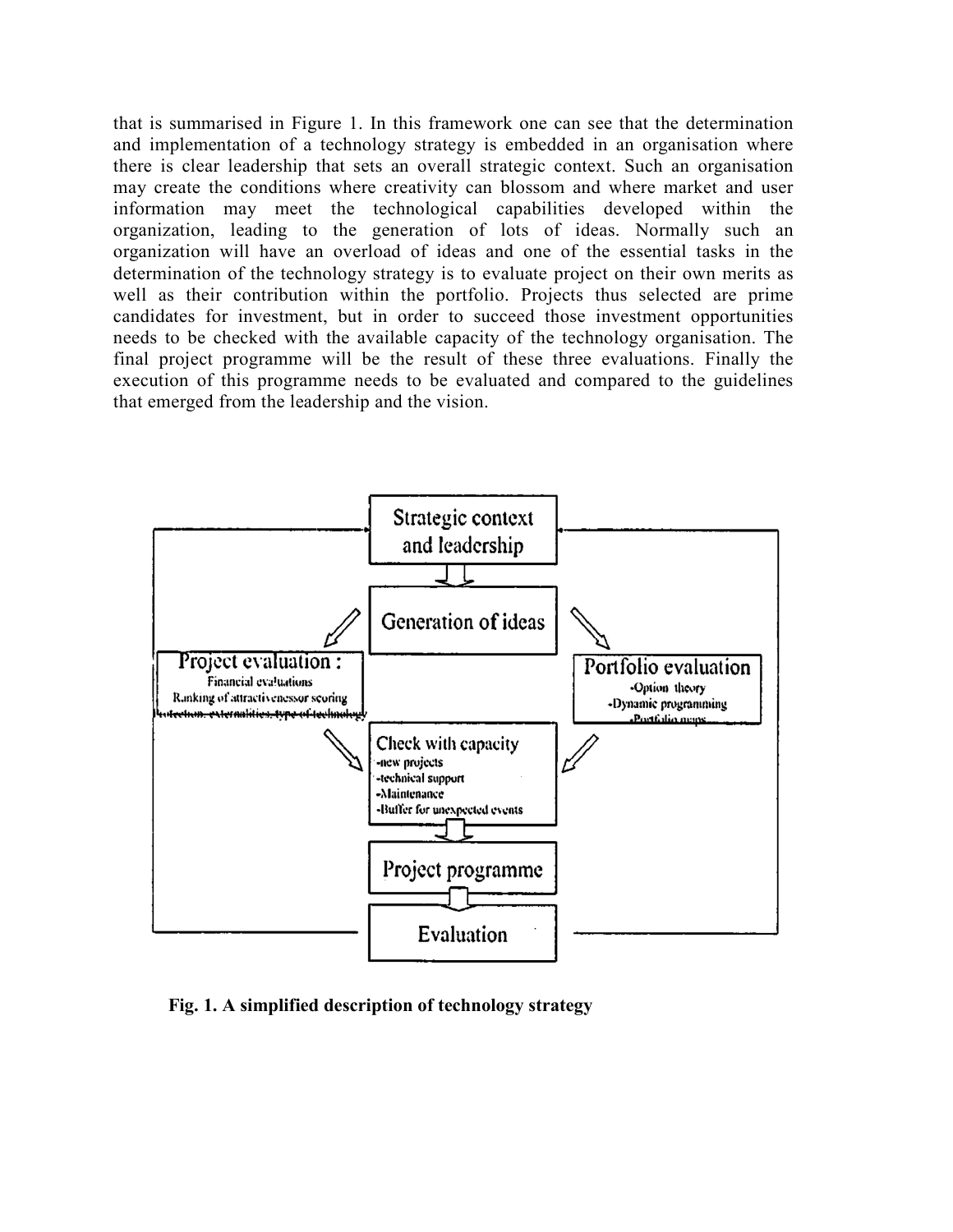## **1. Creating the Strategic Context and Providing Leadership**

Building a successful technology strategy can only happen when the organisation is clear about the direction it wants to go in. The technology strategy needs to be tailored to the overall strategy of the organisation. This requires a clear vision defined by the leadership of the organisation as well as the creation of an environment where this vision can be shared by colleagues and collaborators.

The leadership needs to set the goals: what kind of business does the firm want to be in and how do you want to position the firm vis a vis the competition. By doing so it also defines what should and should not be pursued as innovation projects. A clear vision is the best way to help in defining the portfolio of projects and the criteria that you need to use in evaluating new opportunities. It helps also when the organisation needs to say no to a new or ongoing. Let's not forget that some of the most difficult decisions in innovation are precisely to say no to a project or to stop a project that does not deliver the results one had counted on.

A good vision that can enable the development of a technology strategy should live up to two conditions: it has to combine a long term view with concrete short term goals and it should not be too constraining. The organisation should not feel too comfortable because the challenges are defined too far in the future. Technology strategy needs to stretch the organisation beyond its comfort zone. But a too constraining and too focused vision is not helpful either. A too narrow tunnel vision which constrains technology development to a very narrow path will kill creativity and create a false sense of security because the organisation knows too well what it needs to do.

Simply providing that clear vision is not sufficient. Real leadership is also ensuring that the rest of the organisation has taken ownership of the goals, understands them and acts according to them. Innovative leadership requires a lot of communication, convincing and cajoling until the vision has been absorbed throughout the organisation.

This combination of defining and communicating the vision is what we call *the strategic context.* Organisations rely on it to harness their creativity. Without a clear strategic context, creativity may blossom, but it will be disjointed. Strategic context gives purpose and direction, benchmarks and role models. It measures progress and shows the way ahead.

## **2. Generating the ideas**

Defining a technology strategy requires the existence of raw materials to carry out the evaluation and selection of projects and to determine the optimal portfolio. In other words the organisation needs good ideas for projects to choose from. Increasing the stock of good project ideas requires two things: having access to stimulating information and an environment that stimulates creativity to transform this information into project ideas.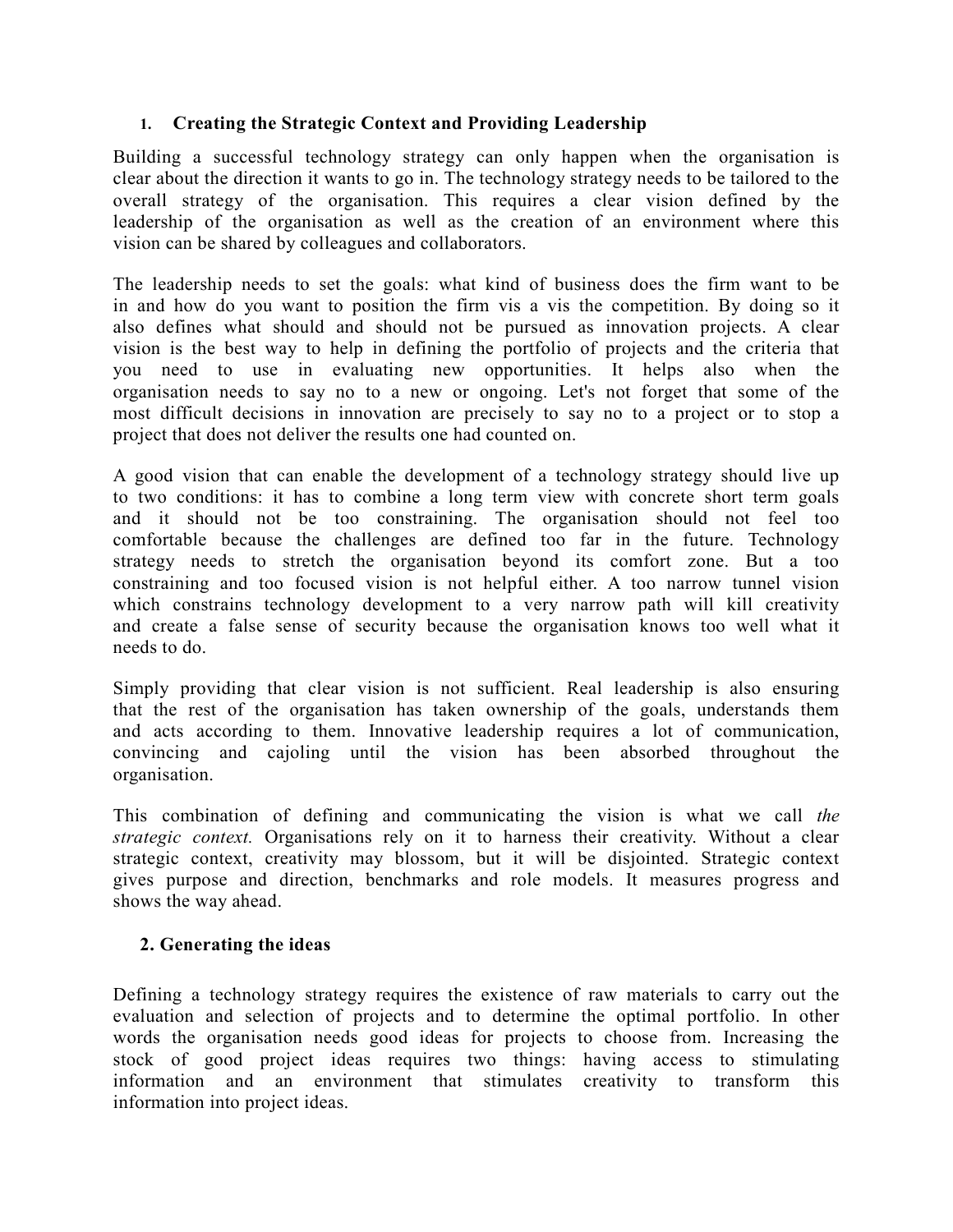Discussing here what the very rich literature on creativity can offer on how one can stimulate creativity to generate project ideas would take us too far away from technology strategy. There is however one practical concept that deserves to be mentioned . Over the last ten years Kim and Mauborgne have developed their ideas on value innovation, i.e. a structured method to discover hidden and underemphasized as well as obsolete performance parameters for a product or a service. Once these are known one can redefine the rules of the competitive game through innovation by reducing the performance offer on obsolete parameters and investing ahead of the competition in the yet undiscovered performance parameters. This is for all practical purposes a more strategic view on what the quality movement in the late eighties and early nineties argued about design quality. In that earlier view it was argued that any product or service could be characterised by eight performance parameters: **functionality, ease of use, durability, serviceability, the operating cost, and the cost of complementary assets, system compatibility and aesthetics.** The customer expectations for each of these performance parameters can be drawn as a function of the price the customer is willing to pay for them (Figure 2). If the performance parameter is very price elastic (i.e. a steep curve) there is a good opportunity to invest in technology development through R&D. If on the contrary the performance parameter has low price elasticity (i.e. a flat curve) there is little scope for innovation through technology development. What was usually less emphasized in this literature was that the shape of the curves can and probably will change over time and that what used to be in the past an unattractive performance parameter for innovative investments, could well turn out to be a very attractive one in the years to come. Kim and Mauborgne deserve the credit for having made the implications of this dynamic far more operational.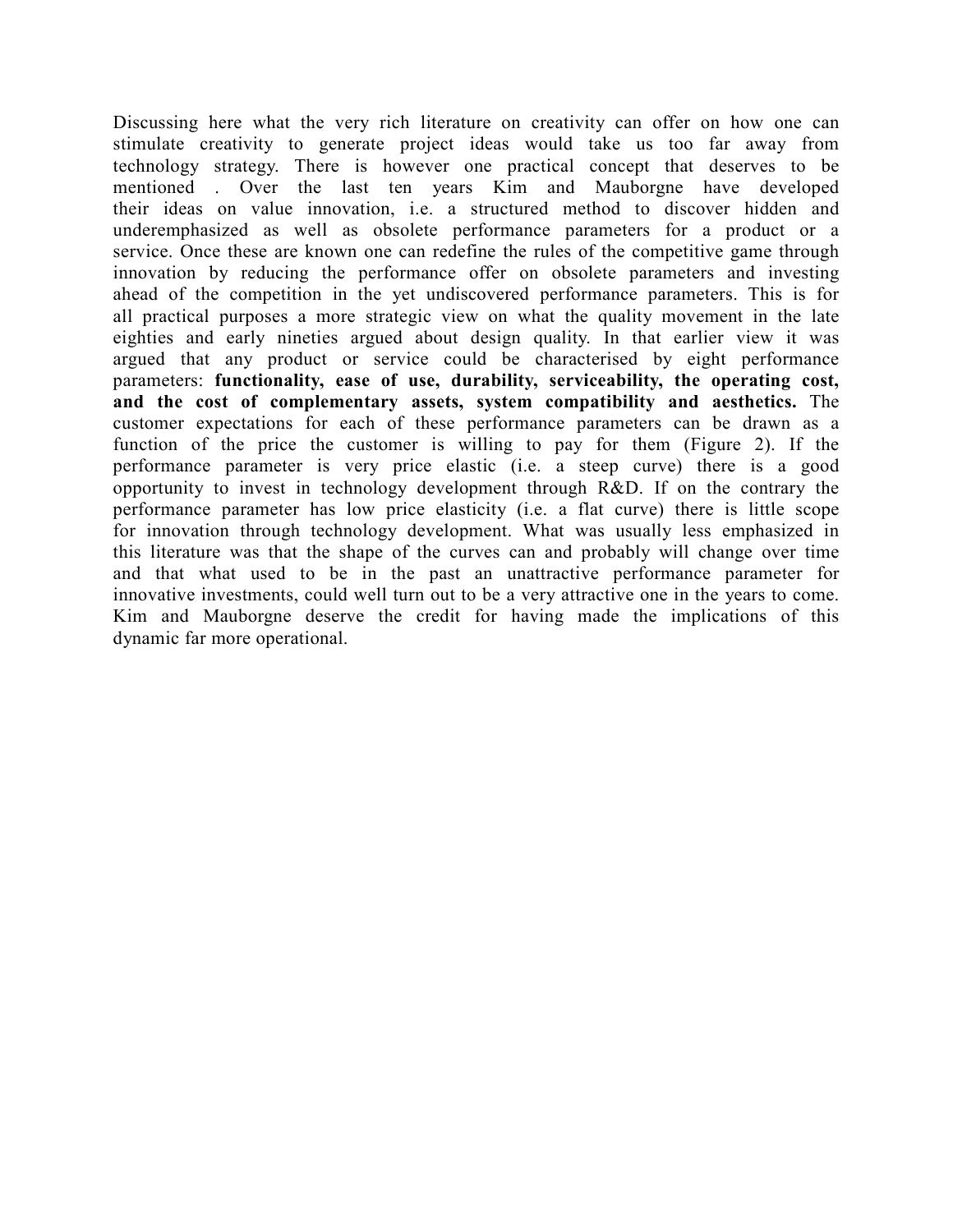

B: higher elasticity : interesting in the short run Performance parameter C: attractive for technology investments

### **Fig. 2 Elasticity of Performance functions**

On the second issue of getting access to stimulating information there are two important points to be made. The first one is that the development of a technology strategy is the result of the interaction between the stock of tacit and explicit organizational knowledge created by the firm and the latent and explicit needs of the customers or users. From the earliest studies on innovation the observations have constantly been pointing in the same direction: most of the information used by innovators was personal knowledge, rather than personally researched knowledge. Only 8% of innovative information came from experimentation and calculation and 7% from printed materials. Such empirical findings, and those of countless studies that followed this first work, suggest that "science and technology are vital tools that need to be applied effectively and developed selectively. But...innovation is more a matter of flexible, productive and focused employee relations in the workplace than it is the result of technological resources or the impact of science.". This seems to suggest that the organizational knowledge, which is embedded in the interactions between the employees of the firm, is an important source for project ideas that provide the input for a technology strategy.

But one needs to go further than to see the stock of wisdom about technology, administration and management systems as the only or main source of project ideas. The set of projects out of which a strategy can be built, is the result of the interaction between this organizational knowledge and the experience and tacit knowledge that users and customers have about the fulfillment of their needs: the fulfillment of the explicit and tacit needs of the users define whether a new product, process or system provides a significant change in the value/price relationship. Innovation exists only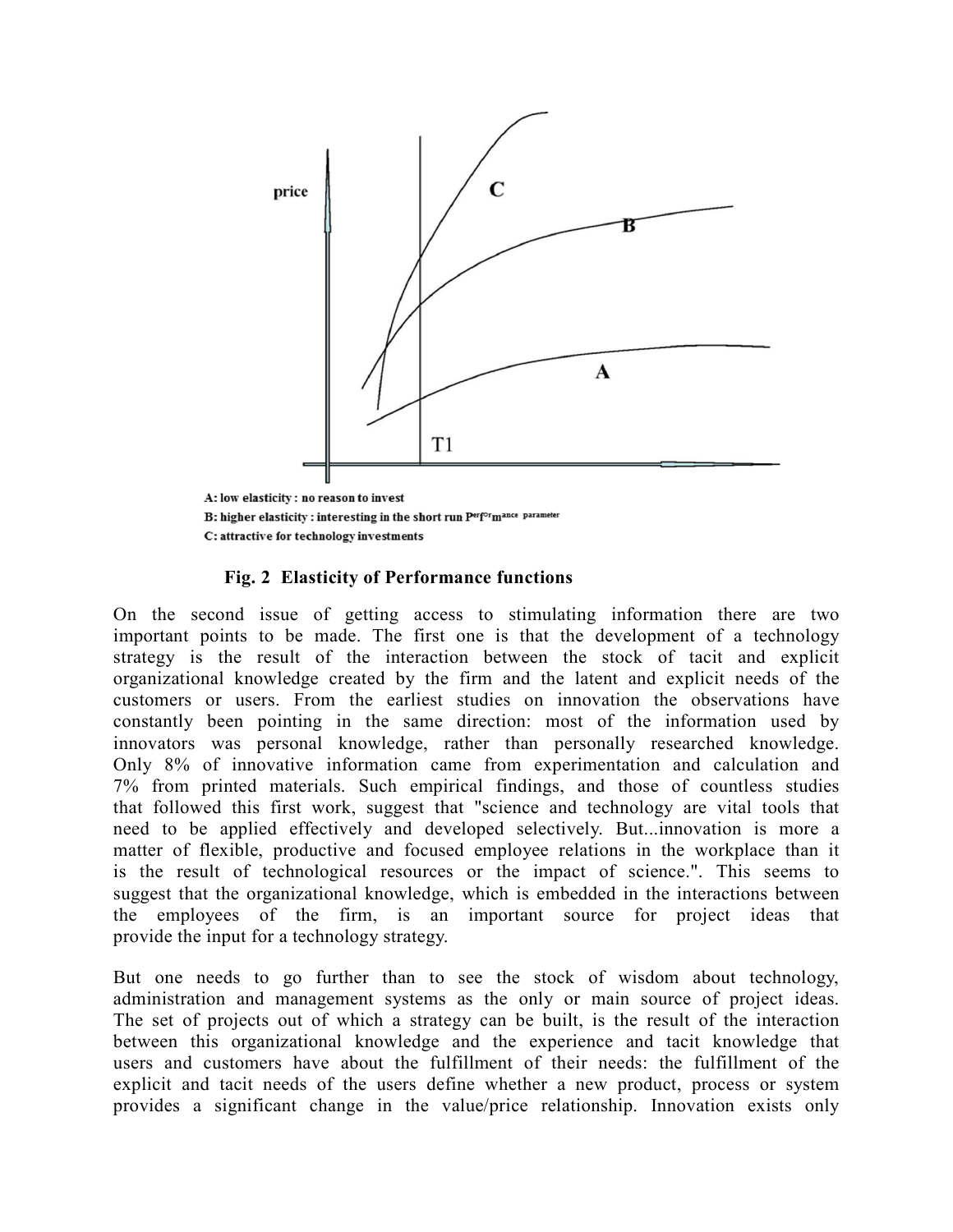when one can couple the organizational know how with the users needs. The strategic choices about technology can only be appropriate if they are made in a way that is consistent with the evolving interests of the firm and the users. The managerial challenge for the development of a technology strategy is thus to mobilize both the organisational know how and the user's know how and have a healthy interaction between them.

The second point is precisely about the need to listen to this information coming from outside the organisation. Innovation without intimate customer and user knowledge is not possible. Von Hippel made as one of the first the point that in many cases the source of innovative ideas lays outside the organization, often with users. They have a stake in the development of the innovation because they can reap the benefits of it. His original example was that of scientific instruments. In that case the user often develops a handcrafted prototype that is meeting his or her unique specifications. With creativity the supplier of scientific instruments can probably see the wider applications and transform this prototype into an industrial product. A similar process happened with internet usage. In many cases it is a frustrated user that develops a software improvement or an additional service and many internet based companies have been successful by exploiting the ideas of the users.

Often one thinks that this knowledge is available only in sophisticated markets. Or at least that was what the proponents of the international product life cycle argued. But today this is no longer true. We know from empirical studies that emerging markets in Asia, South Africa or Latin America are not the most supportive for an innovator. Customers tend to be more conservative, markets are heterogeneous and market data is often not available. But they do have often needs that are different from the users in the traditional industrialised countries and that can be sources for new projects in technological development.

Doz et al have developed the concept of the international organization that is able to take advantage of its global presence to combine information and knowledge from different parts of the world in order to come up with an innovation. Let us take a stylized example to illustrate this. Assume you want to come up with a new mobile phone that combines the sophisticated use of SMS as one finds it in the Philippines (which is one of the most sophisticated market for mobile messaging), the patents of Qualcomm in the US, the fashion trends for electronic gadgets as it is prevalent in Los Angeles, the technology of miniaturisation developed in Japan or Korea and the competitive benchmarking with Nokia in Finland. You need antennae in different parts of the world to capture the knowledge and you need the ability to combine this knowledge and roll it out. Doz et al call these three activities sensing, melding and deploying. Sensing is the activity whereby a firm attempts to gather knowledge about user needs all over the world. In the 'melding' (a combination of welding and melting) one needs to have the entrepreneurial insight to identify an opportunity to create an innovative product, service or process. The deployment also requires the cumulated wisdom of the organization. In order to roll out the innovation and get global leverage as quickly as possible one needs to be flexible about building the most efficient and rapidly scalable global supply chain.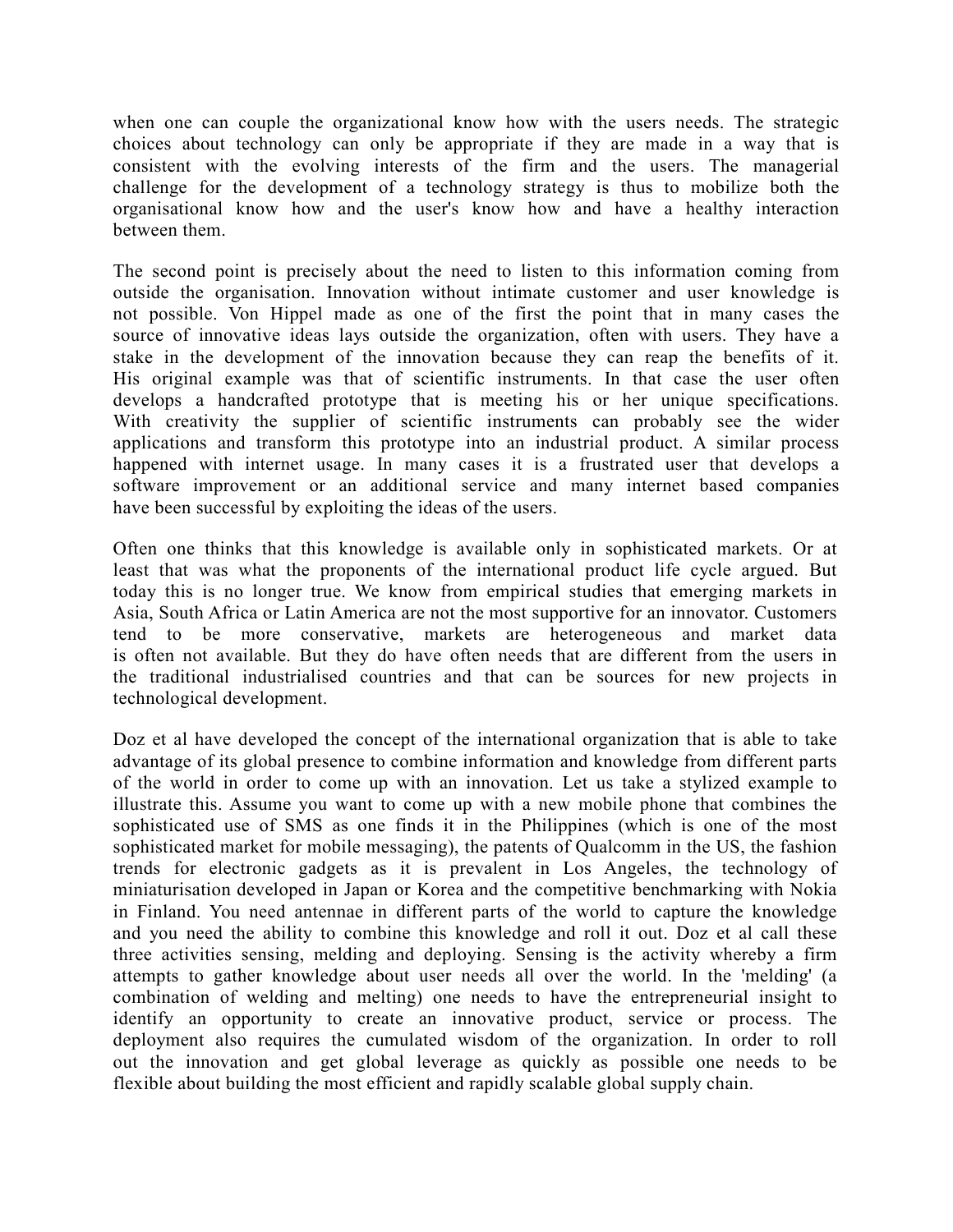## **3. Evaluating the individual projects**

In the simplified diagram (Figure 1), project evaluation and portfolio evaluation are shown in parallel and not sequential. This reflects the interactive nature of these evaluation procedures: often individual projects need to be evaluated within a context of other projects e.g. because of their spill-over effects. The evaluation of a portfolio may show a gaping hole in the portfolio, triggering the development of a new project proposal. But in order to have a portfolio one needs first projects. Therefore we will start first with the evaluation of individual projects. The most straightforward approach is that technology projects are to be evaluated as any other investment made by the organisation, i.e. through some kind of a net present value calculation. While the logic is correct, quite a few authors have pointed out that these NPV analyses overlook the value inherent in the strategic flexibility that is created by technology projects, in particular when they are seen as sequential investments, i.e. where the knowledge built up through one project (or a phase in the project) may lead to new insights and adjusted projects and new investments. As a consequence the traditional NPV methods are often seen as too conservative. Nevertheless they do provide some insight in the value of a project, in particular, as we argued elsewhere, when they are used as a tool for sensitivity analysis. By evaluating what the most conservative hypotheses are that need to be fulfilled to make a technology project worthwhile, one can get a good idea of the risks involved in the project.

Given the often uncertain nature of projects such NPV methods have been complemented with questionnaires and systems that attempt to rank the relative attractiveness of individual projects or with scoring methods that weigh in one way or another the risk involved in the project with the potential benefits. Often these methods consist of long organization-specific lists of questions about the market potential, the technology gap, the strength of the team, the competitive position, the ability to protect the result of the project, the spill-over effects, etc. Based on the results of these questionnaires projects can be ranked according to a number of weighted decision criteria. Outcomes of these questionnaires may be a relative positioning of the project or an absolute ranking. A rough approach consists then in the comparison of the outcome of this exercise with the capacity of the organisation and to fill up the capacity with the top ranked projects. This approach has the drawback that it has difficulty capturing the real risks involved (both upside and a downside risk), and it very often cannot take into account the positive externalities of the projects.

These risk lists do have value because they help an organization to reduce the unforeseeable uncertainty into foreseeable uncertainty. They also can help as a tool to get different functions or roles of the organisation to exchange information about the projects. In this way they can be very valuable in the evaluation of projects. But most scoring methods fail the test of rigour and relevance when it comes to selecting projects.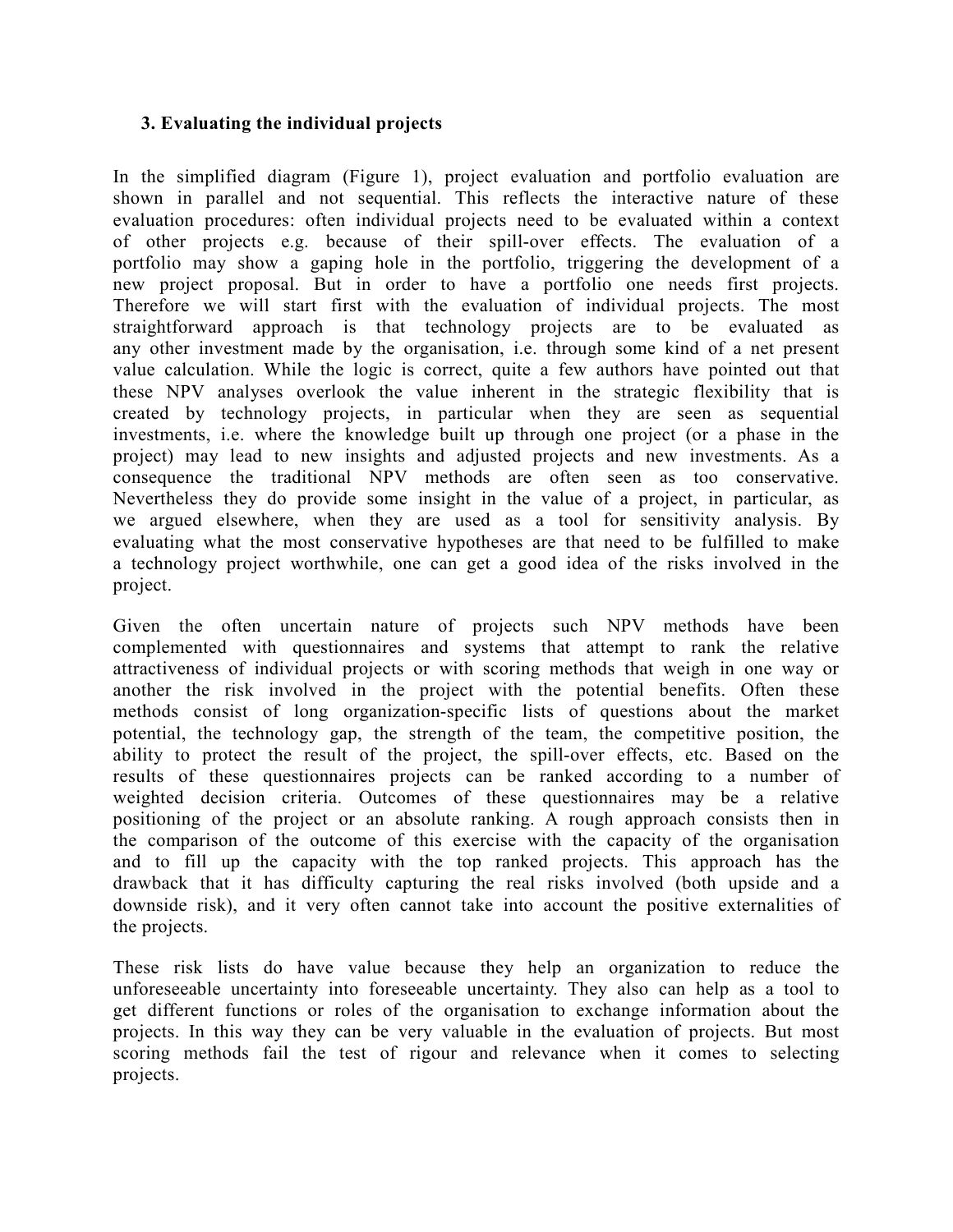Complementary to NPV methods and rankings it can be helpful to consider the selection activity a process through which the organisation attempts to analyse to what extent the conditions are favourable to carry out the project within the organization. Projects may be intrinsically interesting but the organisation may not have the capabilities to bring them to a successful end. We have found it useful to evaluate projects on five questions, organised in a decision tree (Figure 3) and based to some extent on the early work of Teece.

In analysing the decision tree one needs to take into account that there are two strong simplifications in this decision tree. The first one is that answers to the five questions are binary, i.e. yes or no, weak or strong, etc. In reality this is not the case and answers often are more complex and conditional. The second simplification is that the answers to the questions are fixed. In practice it is precisely the managerial action that enables the organisation to change the answer and thus eventually improve the attractiveness of a project.

The five questions are as follows:

- a. How easily can the organisation protect the know-how developed in the projects and thus appropriate the benefits derived from the project in the form of rents. Such a protection can of course take many forms. Patents can play a role, but since we know the limitations of patents in the protection of intellectual property rights, we also need to take into account other forms of protection such as brands, trade secrets, copyrights, a monopoly on critical resources, speed in development, market dominance, etc.
- b. Is there already a dominant design (or market paradigm) for the product or the system in the way it is defined by Utterback and Abernathy (and confirmed by many empirical follow up studies). The unit of analysis in their model is a new technology, or new combination of existing technologies. The model argues that you can distinguish four stages in the development of the new technology. In the first, phase, there will be a high degree of activity in product innovations, which are offered to the market. There are several reasons for this, but the two main ones are the low barriers to entry, and the difficulty to carry out market research in emerging markets and thus the need to experiment. This first phase usually leads to the emergence of what has become commonly known as a dominant design. It has lots of scientific descriptions, but in brief it is a sort of milestone or quasi-standard in an industry. In a sense the product that becomes a dominant design embodies the requirements of many classes of users, even though it may not perfectly match the requirements of one particular group of users. The emergence of the dominant design changes the nature of the competition completely. From competition based on the functionality of the product, one moves to a competition based on cost and quality. The challenge is not any more to define your product, but to offer a product similar to the one from the competition at a lower price. That requires usually heavy investments in automation, business reengineering and a much leaner organization. This is a period of intensive process innovation. Finally, there is a fourth phase in the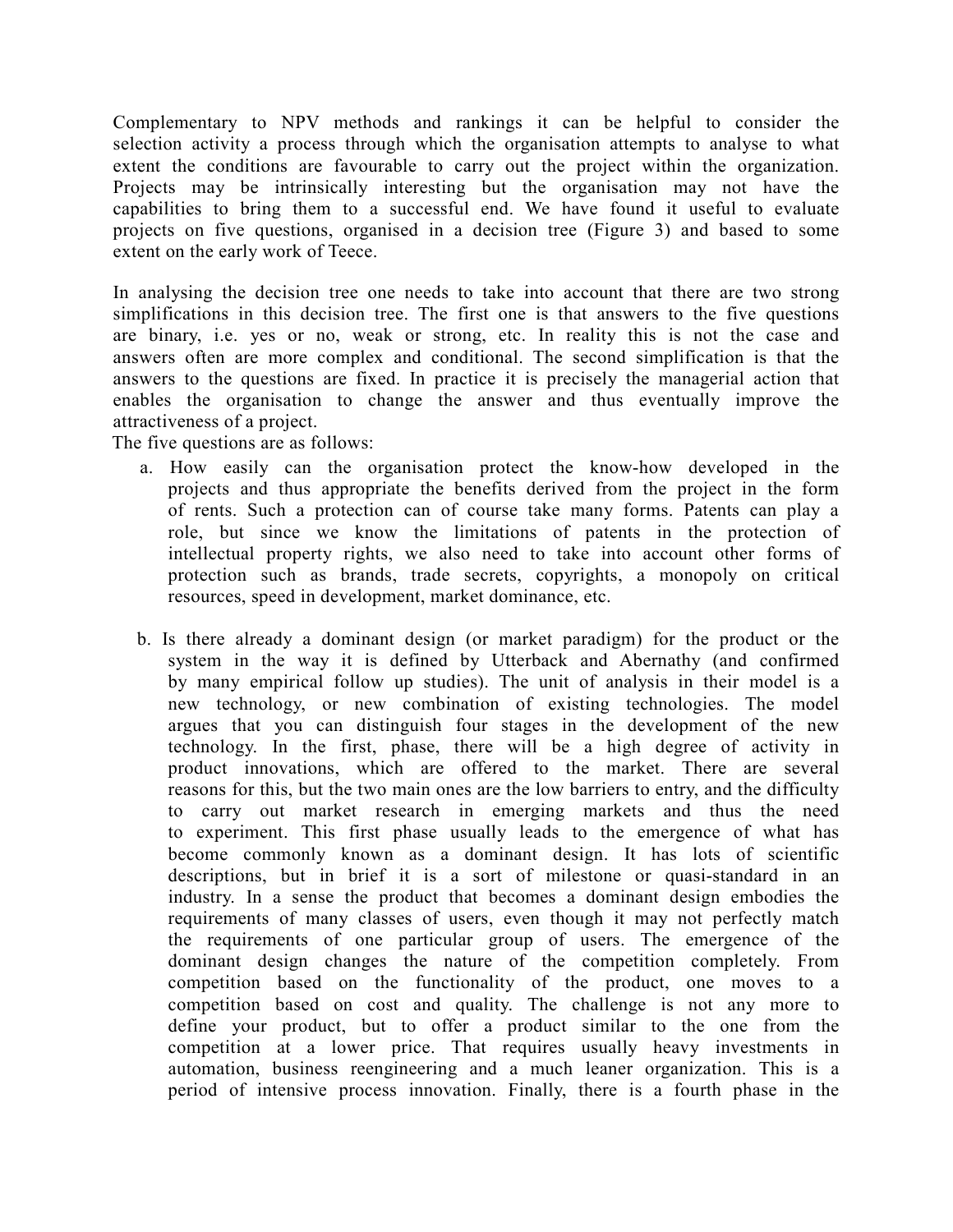technological life cycle, when innovation, both in process and product, becomes less relevant to the survival in the competitive arena, and where the context in which, and the amenities that come with the product, are an essential element of the competition. For the purpose of our analysis it is at this stage sufficient to understand whether for the project at hand the dominant design has emerged. It will be clear that the market relation is a very different one before and after the breakthrough of the dominant design. Before that breakthrough one needs to be in close contacts with customers and/or users in order to keep the finger on their pulse and to observe the sometimes quite dramatic changes in customer preferences. After the breakthrough of the dominant design standard techniques of market research will be sufficient to measure the smaller changes in customer preferences.

This model is related to the concept of disruptive technologies<sup>18</sup>: the emergence of a disruptive technology creates the conditions for the start of a fluid phase and the redefinition of a dominant design.

- c. What is the speed with which a prototype can be developed? Speed of development has been at the core of a lot of studies in the eighties and nineties of previous century. Iansiti showed convincingly that the performance of technology development and the competitive position of the firm are influenced significantly by the speed with which prototypes can be turned around. More recently, the work of Thomke on experimentation provides interesting insights in the competitive influence of rapid experimentation and the role of computer aided tools therein.
- d. How important are the complementary assets in the realization of the benefits provided by the project. The importance of overcoming network externalities in the success of a project have been widely documented and partners can play an important role in building up the network of products and processes that enable the realisation of the full benefit of the project. The success of a project will depend to a large extent on the importance of these partners: the more important they are the more one is dependent on the availability of these complementary assets. The success of a project will thus often depend on the balance of power with these partners.
- e. The availability of the complementary assets is an important issue. Therefore a fifth question is how these complementary assets will be accessible. Are these complementary assets available on a competitive basis and can the organisation put the suppliers of these assets in competition with each other, or are the providers specialised (and thus only offered by a monopolist or through an oligopoly.

The decision tree suggests clearly that there is a particular sequence to be followed in answering the questions. A few examples will help us to understand how this can be used to evaluate the potential of a project and at the same time how one gets some insights in the implementation challenges.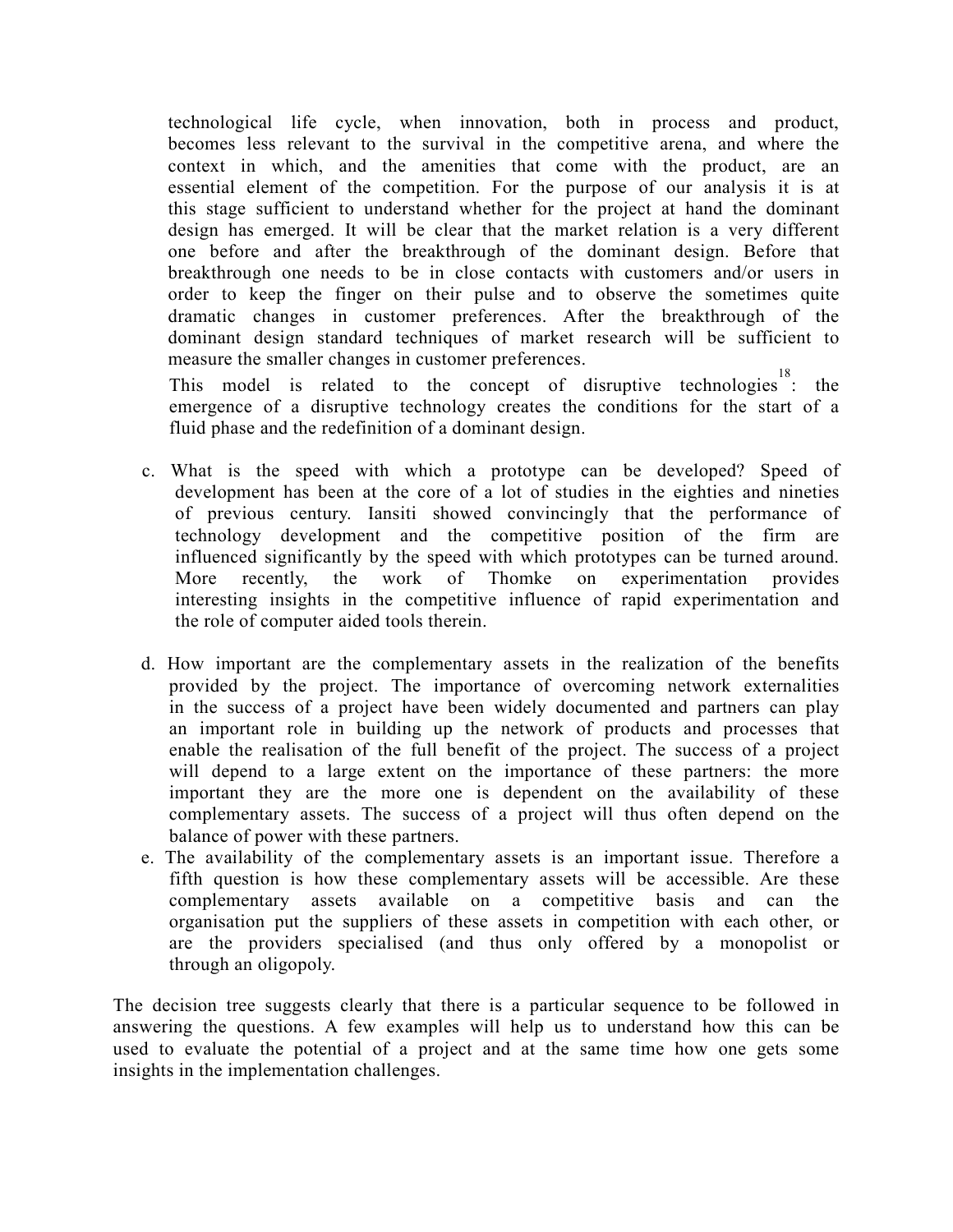Assume that protection is relatively easy in the industry concerned (think for example of the pharmaceutical industry) and the project will lead to patentable know how. In this case the appropriability of the rents is tight. Assume also that the dominant design or the market paradigm is not yet known. The role of complementary assets in this case cannot yet be important (otherwise the dominant design would be determined by the complementary assets). One is in a situation where competition is hampered by the protection, but where the innovator will need the time to shape the dominant design. The problem for the innovator is in this case mostly bridging the cash gap between the investment in the project and the cash flow derived from sales. These are projects that can be very promising on condition the organisation has sufficient cash Success will also depend on a good connection with the market in order to make emerge the dominant design.

If on the contrary the dominant design is known, then one has to focus on the complementary assets. If those are not important the project has the potential of being a success: it is easy to protect the IP, the market needs are known and the organisation is not dependent on third parties for its success. If they happen to be important, the organisation will need to contract or develop a partnership for access to these complementary assets. But it does so from a position of strength.

The more difficult cases happen at the lower side of the decision tree, i.e. when the know how generated by the project is difficult to protect. Assume this case and assume also that the dominant design is not known. In this case the project will require constant adjustment to be in tune with the changing needs of the users and customers, but this from a rather uncomfortable position of weakness with respect to IP protection. Critical to the success of the project is the speed with which these adjustments can be performed, i.e. it will depend on the speed of experimentation and turning around a prototype. If that speed is high there are still some good chances for the project to succeed, on condition that one can stay informed of changes in market conditions and customer preferences through a very close coupling to the customers. If on the other hand the speed of prototype turnaround is low (and even worse if it is combined with high costs of prototype development), the project has very little chance of succeeding. The only consolation may be that while the downside risks are high for such a project, few other organisations may venture in this field, and the margins may be high if success is achieved.

Following the path of weak protection, but with an existing dominant design, we have, as in the upper branches of the decision tree, to consider the importance of the complementary assets. If they are not important, speed and quality of management will have to replace the weak position in terms of protection. A good knowledge and interaction with customers is also important to success, but chances are fair. If on the other hand the complementary assets are important, one needs to consider how they are available. If they are delivered on a competitive basis, and access is easy, one needs to ensure that the right contracts are in place. The negotiation position is less favourable, but not impossible. If these assets are in the hands of a monopoly or an oligopoly, the success of the project is not really yours, but can only be realised through a close integration with those who control the complementary assets. Such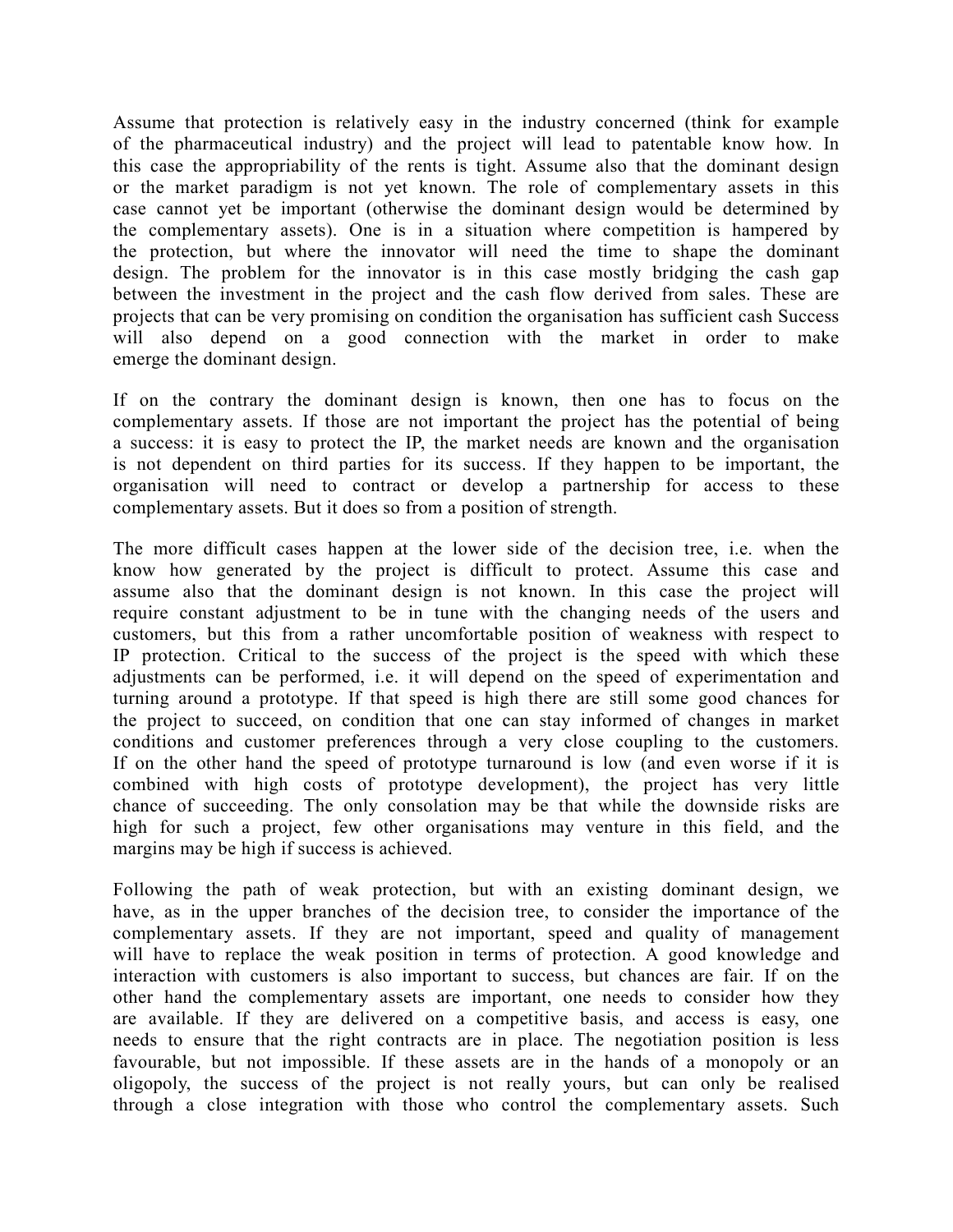integration can take many different forms: selling the IP, creating an integrated organisation, etc.

It is worth coming back to an earlier comment: this is not a deterministic model because good managerial action can change the answers to some of the five questions. For example the answer to the first question about protection is perhaps more about what one can do to improve the protection so that one feels comfortable enough to answer that one is on the upper branches of the decision tree. The value of the decision tree is more in the reflection that one can have in the organisation on how to get the most benefits out of a given project.

## **5. Selecting the portfolio**

Once the organization has selected the candidates for the projects for technology development, it needs to figure out how attractive the collection of projects is and how that collection or portfolio supports the overall business strategy. Three broad categories of solutions have been proposed over the years. A first stream of ideas comes out of the operations research literature and proposes optimisation methods for portfolio selection, mainly based on mathematical programming. A second, more recent stream of literature sees technology projects as options and applies option theory to the project portfolio. A third, far more qualitative approach, suggests visualizing the project portfolio in series of matrices that help the managers in qualitative decision making on what the most appropriate portfolio is.

Mathematical programming models have long been proposed. They have the attraction that they lead to an optimal portfolio, can easily take into account the interactions between the different projects, and allow for sensitivity analysis. Though this body of knowledge has provided a great number of applications in different industries and for different type of portfolios, and can rely on the rich literature on mathematical programming, it never has really caught on with practitioners.<sup>26</sup> Often the reasons cited for the limited application is the limited capability of these models to incorporate risks, as well as the need for extensive and reliable information. Often the data collection needed to make the model practical was considered to be too heavy to make it a valuable exercise. Another reason may well be that the academic world has emphasized too strongly the sophistication of the model and has in the process forgotten that these models need to be understood by managers in order to be trusted. Too often the models have been perceived to be black boxes that did not allow managers to gain managerial insight. This does not mean that there were no successful applications. Loch et al describe an interesting example of such an adoption. The mathematical model used is a fairly simple mixed integer linear programme but the emphasis of the exercise is more on the use of standard methods proposed by the product innovation literature on how to transfer knowledge, e.g. gatekeepers, weak ties, overcoming stickiness of information, etc in order to improve the utilisation of the model and its diffusion throughout the organisation.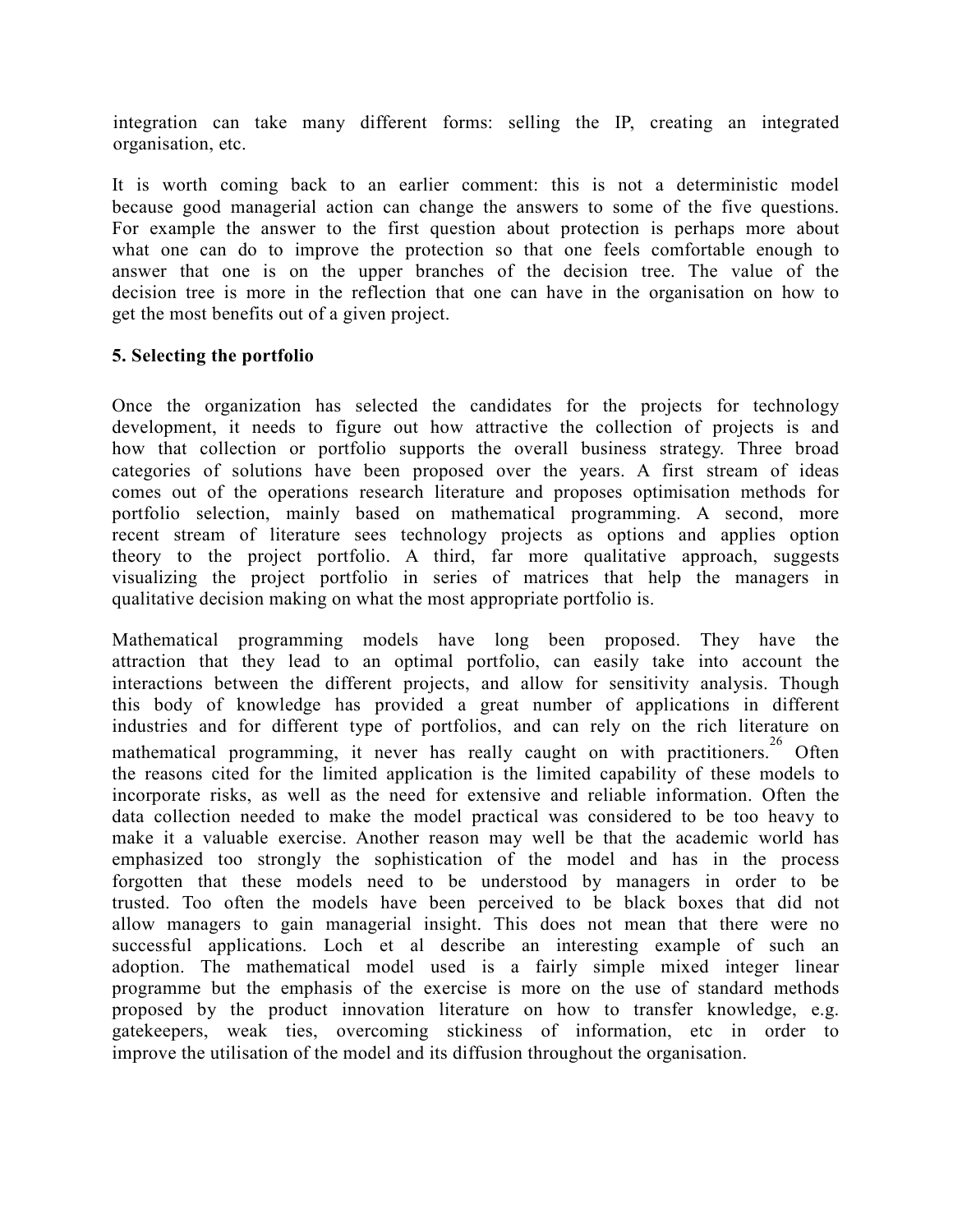A second approach proposed in the literature, but not yet widely practised by managers is to use real options to evaluate the project portfolio. Real options' thinking has been proposed for strategy development beyond technology strategy. Applying real options is really arguing that an investment in a technological project is buying a ticket, e.g. for access to a profitable market in the case of an R&D project at some time in the future. In this way investing in a technology project is like holding an option analogous to a financial call option. With the discovery of new information and the resulting reduction of uncertainty, one can adjust the initial technological strategy. As with financial options this provides a flexibility to adapt to new information. It thus improves the value of the investment in the project because it enhances the upside potential, while limiting the downside losses relative to the initial expectations about the project. This real option approach goes contrary to what NPV approaches do to technology projects: NPV treatment understates the value of an investment in technological development, real options enhances its value.

This approach has brought some early interesting insights. For example Huchzermacher and Loch argue that in R&D one faces more diverse forms of uncertainty than in traditional financial applications. Apart from the uncertainty in pay-off there are also higher uncertainty market payoffs, project budgets, product performance, market requirements and project schedules. They find the interesting and unexpected result that if uncertainty is resolved or cost and revenues occur after all decisions have been made, more variability may smear out contingencies and thus reduce the value of flexibility. In addition variability may reduce the probability of flexibility ever being exercised, which also reduces its value.

But there is also quite some criticism on the real options approach to strategy. In a recent debate Adner and Levinthal argued strongly that real options cannot be applied to strategy (and by extension to technology strategy) because one of the major assumptions of real options is that abandonment can be done efficiently. They express strong doubts that organisations can do this: ' the greater the role of an organisation in molding the possible course of an initiative after an initial investment, the greater the organisational challenges and the strategic trade-offs associated with applying a real option. As a result the less helpful the logic is for guiding strategy'. This is clearly a debate that needs further research.

A third, more qualitative approach attempts to present the portfolio of projects in a coherent and usually visually attractive way, such that managers can discuss the merits and weaknesses of the portfolio. This has been the result of the reflections of quite a few consulting organisations, and virtually all of the big consulting firms have developed their own set of matrices. The purpose is usually to map the different projects (often represented by circles or squares that given an indication of relative investment size) in the portfolio in matrices with dimensions like:

- the risks involved in the projects versus the expected financial return
- the competitive technological position of the organisation vs. the maturity of the technologies used in the project
- the expected cash flows over time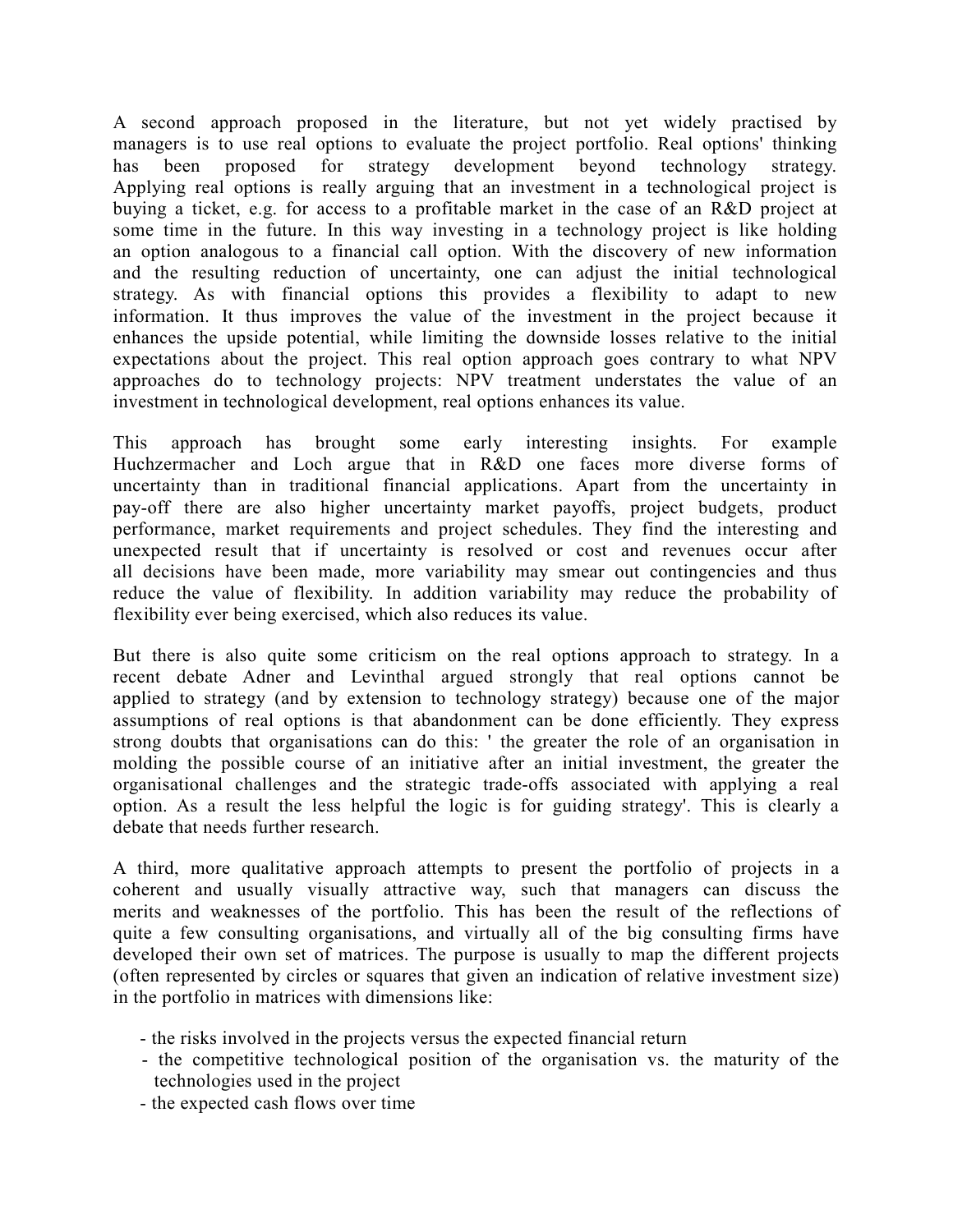- the market position of the organisation in the targeted market segment versus the market attractiveness
- the newness of the expected output in compared to similar products or processes in the market versus its technological newness

The advantage of these matrices is that they are relatively easy to construct and understand, and that they can form a basis for discussion. But the disadvantage is that most of them remain very qualitative, become unwieldy when there are many projects and provide little guidance of what a good portfolio is, let alone providing an optimal portfolio. There are some guideline one can apply to these matrices, e.g. that an organisation needs to have a balanced portfolio (neither too risky nor too conservative), it should not postpone all the positive cash flow towards the end of the portfolio life, etc. But the only real managerial advice that one can give for these matrices is that the management of the organisation should feel comfortable with it and that the portfolio should be in line with the risk level the organisation is willing to take.

## **6. Matching with the capacity of the technological organisation.**

The chosen portfolio must be implemented. This may appear to be an operational issue, not belonging to a discussion on technology strategy. But far too often technology strategies do not get implemented because the capacity of the organisation to carry out the projects is overestimated. Anybody will understand that a simple calculation whereby the capacity of the organisation to carry out technology projects is C and the average load of a project is L that the capacity of the organisation is less than C/L because of variability or delays in execution. But the reduction of available capacity due to these factors of variation is higher than usually expected and it can be shown with fairly reasonable assumptions that the capacity of an organisation is often only 80% or lower of its theoretical capacity. Therefore one can try to increase the available capacity by effective process management, i.e. eliminating unnecessary variations in workload and work processes in order to eliminate distractions and delays, and effective bottleneck management. But from a more strategic perspective the message is that it may pay off to take on fewer projects, because they will be processed faster.

The second consideration in order to avoid congestion is to realise that the capacity of the groups involved in technology development often also needs to have the capacity to cope with product adaptations, maintenance and needs a buffer to cope with unforeseen uncertainty.

### **7. Evaluation**

While it may be a short afterthought to the issue of technology strategies, it is important to mention that the loop needs to be closed. A technology strategy will be effective when it is regularly reviewed and when the results of the technological projects that are the expression of the technology strategy are compared to the overall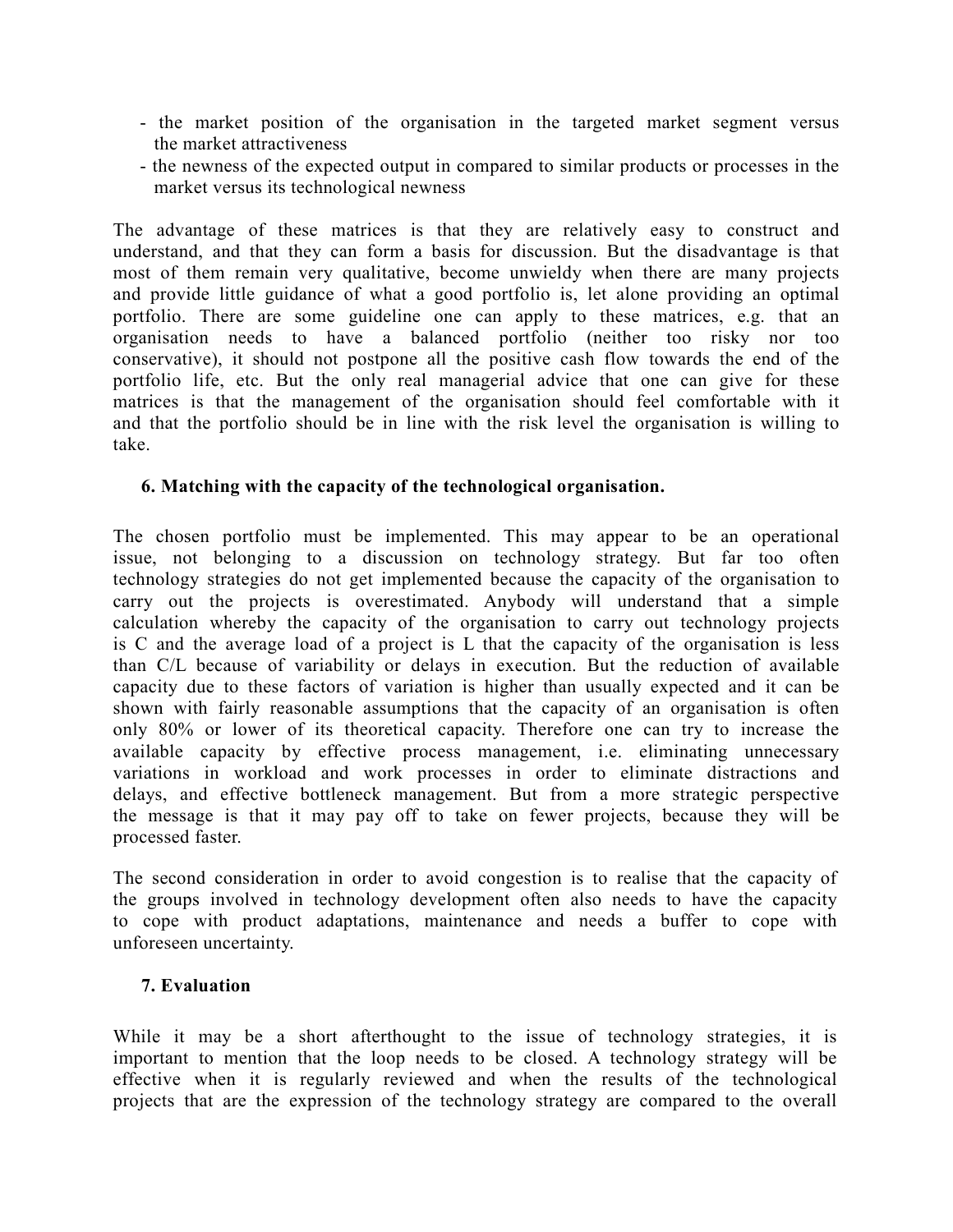goals of the organisation. At the same time such a review by a technology steering committee will offer the opportunity to check to what extent the learning through the technology development leads to new opportunities for the strategy of the organisation. It is in this evaluation process that the two purposes of a technology strategy, mentioned at the start of this chapter, will come to full fruition.

### **8. Conclusion**

While there is more to be said about technology strategy we want to finish with a few summarising statements.

The operational expression of a technology strategy is the set of projects that an organisation wants to implement. Determining a strategy is selecting the projects and the portfolio of projects. In this chapter we did argue that this selection is both a decision and a process. It is a decision because the organisation needs to make resource commitments, but it is also a process of constant evaluating whether the projects fit the strategy of the organisation and whether the organisation has the capability of bringing the projects to a successful end.

Tools and techniques exits to support the management team in the decision making process, but the acceptance of these tools and techniques driven as much by the quality of the tools as by the quality of the technology transfer process that makes these tools palatable to the managers.

The project portfolio cannot be disconnected from its context. Strategic context and leadership, an environment that stimulates creativity, an acute awareness of the capacity of the organisation and a commitment to avoid congestion, a clear understanding of the complementary assets and their availability are a few examples of how the context influences the shaping of a technology strategy.

And finally there is no technology strategy without risk. Taking risks requires people to commit themselves. Technology strategies without technological leaders who are willing to take risks are just documents.

### Technological collaborations

Some forms of network have a specific focus on technological development, have a limited number of partners, and tend to be more formalized and structured in a business sense than the networks and communities described before. We call these technological collaborations. They take the form of technology-based joint ventures, strategic alliances, and multi-partner R & D projects, and are an increasingly important feature in the generation of technology and therefore are a key MTI activity. Technological collaboration essentially involves shared commitment of resources and risk by a number of partners to agreed complementary aims. Vertical collaboration occurs throughout the chain of production for particular products, from the provision of raw materials, through the production and assembly of parts, components, and systems, to their distribution and servicing. Horizontal collaborations occur between partners at the same level in the production process. Horizontal partnerships also assist the innovation process, although firms